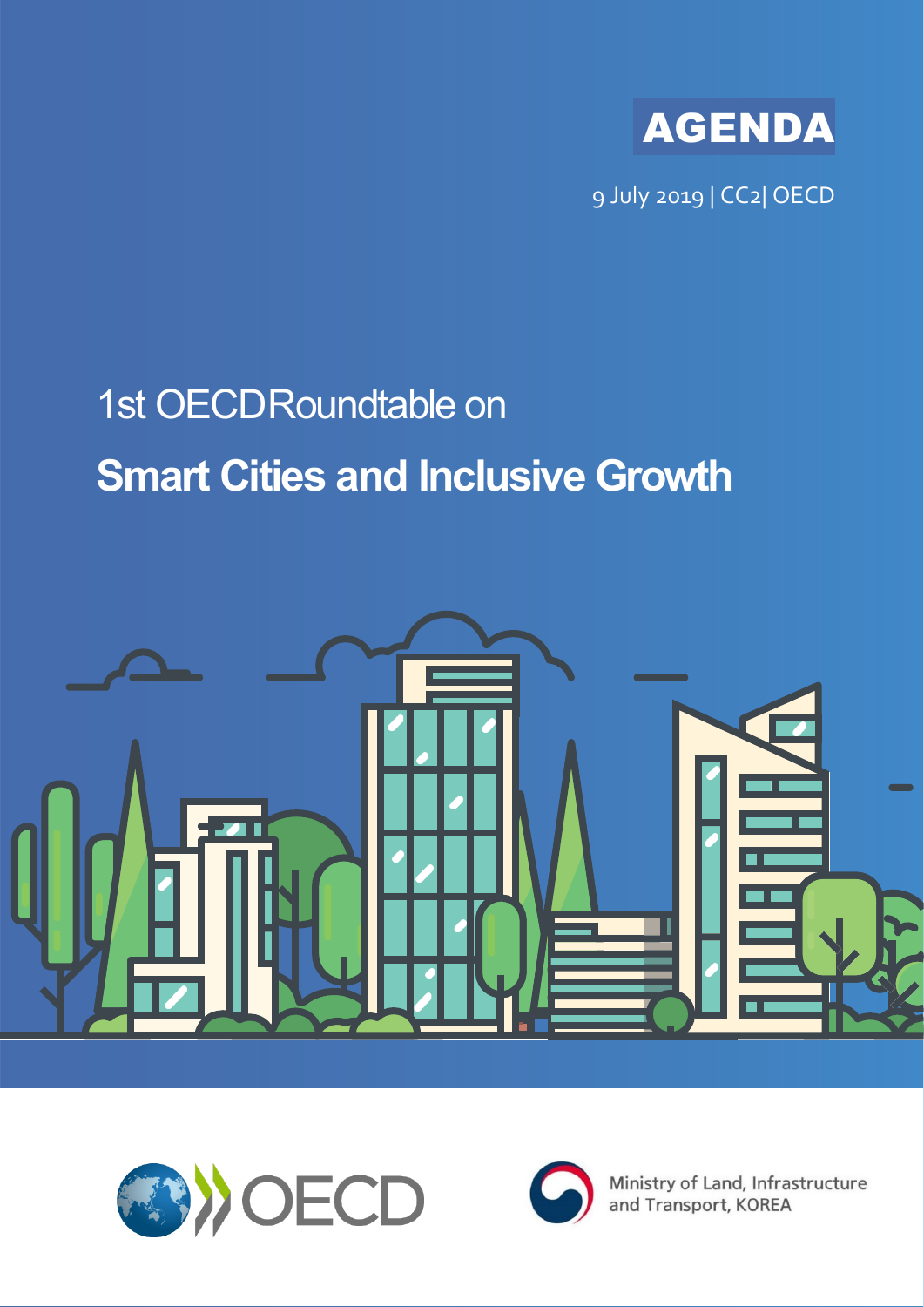Over the past two decades, "smart cities" have proliferated around the globe as a way to build more efficient and liveable urban environments. Initially, the concept of "smart cities" was largely supply-driven, with the private sector taking the lead in defining both the problem and the solution. The time has come to take stock of these experimentations! Is 'smart cities' just a buzz term, or do they really deliver better opportunities and well-being for all residents?

The Roundtable will kick-off CFE's Programme on "**Smart Cities and Inclusive Growth**", which aims to:

- **redefine** the concept of smart cities around the contribution of digital innovation to better lives for *all* people;
- **measure** how smart cities perform and ultimately deliver well-being outcomes for citizens; and
- **guide** local and national governments in their efforts to reshape city governance, business models and stakeholder engagement.

The Roundtable will bring together key stakeholders from cities, regions, national governments, the private sector, civil society, academia, philanthropy and international organisations to:

- **Learn from a common understanding of the concept of smart cities across the globe** and raise awareness on the policy implications for inclusive growth;
- **Share policies, practices and knowledge on how to get smart city initiatives right**, and shape the way to upscale success stories and minimise pitfalls to avoid;
- **Advance the data measurement agenda** to co-produce an analytical and indicator framework to assess the smart cities' performance and their contribution to inclusive growth;
- **Understand opportunities and challenges** related to the disruptions of digital innovation on city governance, data ownership and disclosure, private sector participation, and citizen engagement.

# **Watch the webcast: oe.cd/sc-rt**

*Thanks to the support of the Entrepreneurship-Territory- innovation (eTi) Chair - IAE Paris Sorbonne Business School (http://chaire-eti.org/)*

## **About the OECD Centre for Entrepreneurship, SMEs, Regions and Cities**

The OECD Centre for Entrepreneurship, SMEs, Regions and Cities provides comparative statistics, analysis and capacity building for local and national actors to work together to unleash the potential of entrepreneurs and small and medium-sized enterprises, promote inclusive and sustainable regions and cities, boost local job creation, and support sound tourism policies.

**Website**[: www.oecd.org/cfe](http://www.oecd.org/cfe) **Twitter:** [@OECD\\_local](https://twitter.com/OECD_local) #SmartCities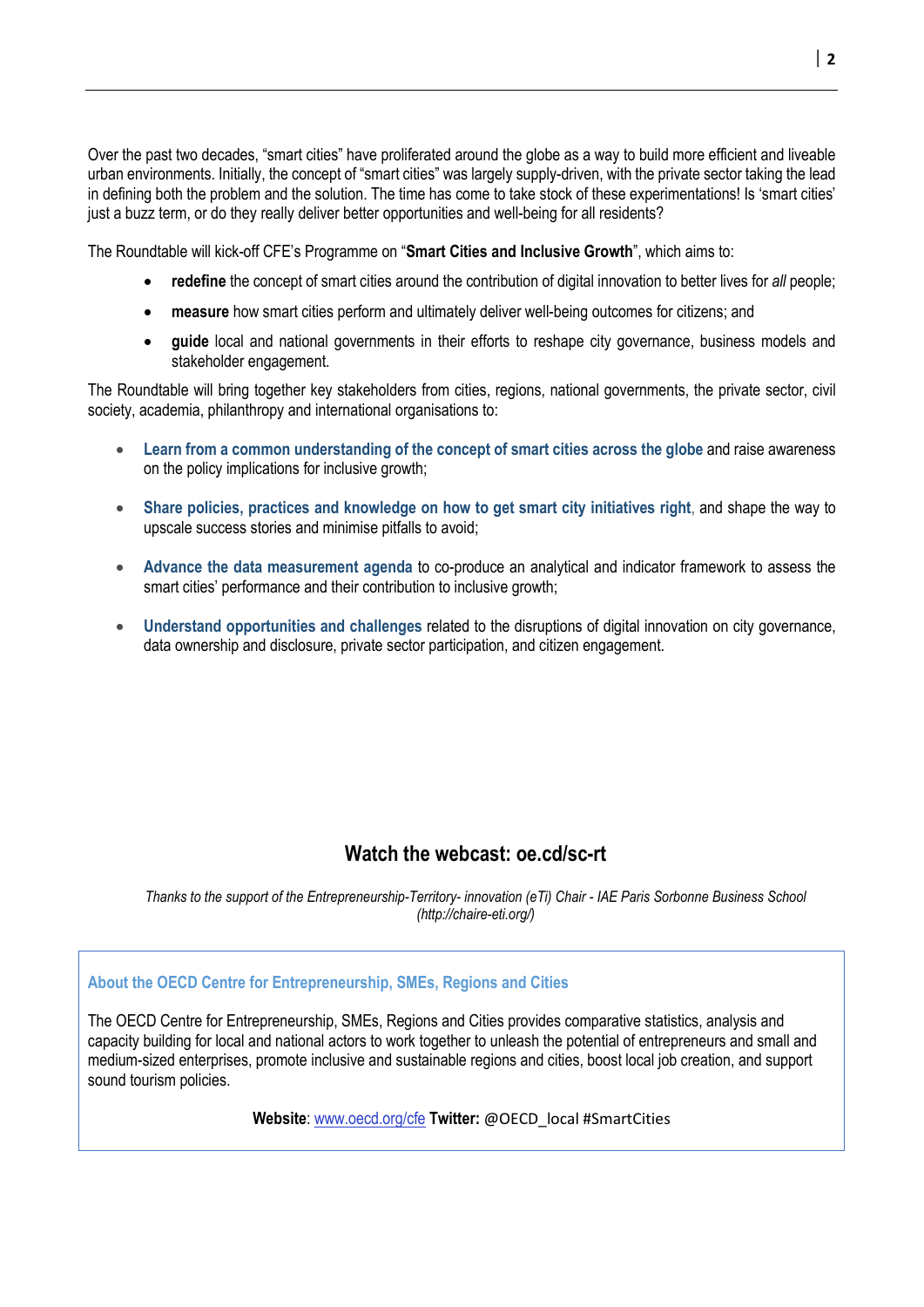# **1st OECD Roundtable on Smart Cities and Inclusive Growth**

# **AGENDA**

# **9 July 2019 | 9h30-18h30**

| $09.00 - 09.30$ | Registration   Welcome coffee   Family photo                                                                                                                                                                                                                                                                                                                                                                                                                                                                                                |
|-----------------|---------------------------------------------------------------------------------------------------------------------------------------------------------------------------------------------------------------------------------------------------------------------------------------------------------------------------------------------------------------------------------------------------------------------------------------------------------------------------------------------------------------------------------------------|
| $09.30 - 10.00$ | <b>Opening remarks</b>                                                                                                                                                                                                                                                                                                                                                                                                                                                                                                                      |
|                 | Master of ceremony: Lamia Kamal-Chaoui, Director, Centre for Entrepreneurship, SMEs, Regions<br>and Cities (CFE), OECD                                                                                                                                                                                                                                                                                                                                                                                                                      |
|                 | Ulrik Vestergaard Knudsen, Deputy Secretary General, OECD<br>$\bullet$<br>H.E. Hyoung-Kwon Ko, Ambassador of Korea to the OECD                                                                                                                                                                                                                                                                                                                                                                                                              |
| $10.00 - 11.30$ | Session I: Smart cities and inclusive growth: how to bridge efficiency and equity objectives?                                                                                                                                                                                                                                                                                                                                                                                                                                               |
|                 | Moderator: Lamia Kamal-Chaoui, Director, Centre for Entrepreneurship, SMEs, Regions and Cities<br>(CFE), OECD                                                                                                                                                                                                                                                                                                                                                                                                                               |
|                 | At its inception, the "smart city" concept was largely supply-driven and focused on initiatives that use<br>digital and ICT-based innovation to improve the efficiency of urban services and generate new<br>economic opportunities. More recently, while multiple definitions of smart cities co-exist, and digital<br>divides persist, greater attention has been paid to the distributional effects of smart cities on people,<br>planet and places, and the need to spread the benefits of smart cities across all segments of society. |
|                 | Key questions:                                                                                                                                                                                                                                                                                                                                                                                                                                                                                                                              |
|                 | How has the concept of smart cities evolved into a buzzword, and how to re-focus its core<br>$\bullet$<br>function and goal towards tangible well-being for all citizens?                                                                                                                                                                                                                                                                                                                                                                   |
|                 | How can digital innovation drive more inclusive growth in cities of all sizes, and how to foster<br>$\bullet$<br>demand-driven approaches for solutions to the actual needs of people/places?                                                                                                                                                                                                                                                                                                                                               |
|                 | Where and how have smart cities initiatives successfully contributed to reducing inequality<br>$\bullet$<br>among places and social groups, fostering equity and boosting inclusive growth?                                                                                                                                                                                                                                                                                                                                                 |
|                 | Setting the scene (6-7 min):                                                                                                                                                                                                                                                                                                                                                                                                                                                                                                                |
|                 | Hyuck-Jin Kwon, Director General, Ministry of Land, Infrastructure and Transport of Korea                                                                                                                                                                                                                                                                                                                                                                                                                                                   |
|                 | Spotlight on a city (6-7 min):                                                                                                                                                                                                                                                                                                                                                                                                                                                                                                              |
|                 | Eduardo Pimentel, Vice Mayor of Curitiba, Parana, Brazil                                                                                                                                                                                                                                                                                                                                                                                                                                                                                    |
|                 |                                                                                                                                                                                                                                                                                                                                                                                                                                                                                                                                             |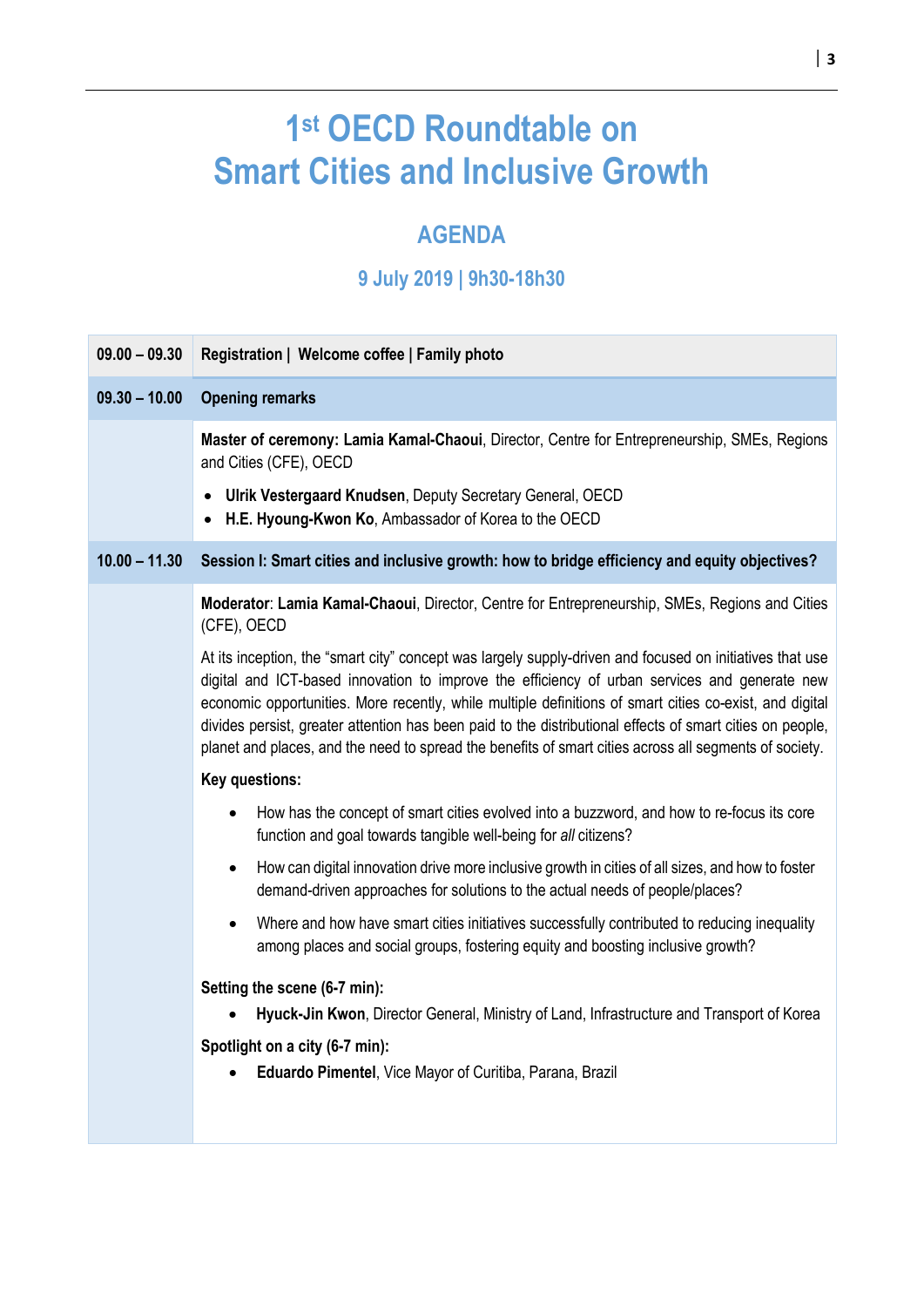|                 | Moderated panel (30 min):<br>Perspective from the national level:                                                                                                                                                                                                                                                                                                                                                                                                                                                                                                                                                                                                                                               |
|-----------------|-----------------------------------------------------------------------------------------------------------------------------------------------------------------------------------------------------------------------------------------------------------------------------------------------------------------------------------------------------------------------------------------------------------------------------------------------------------------------------------------------------------------------------------------------------------------------------------------------------------------------------------------------------------------------------------------------------------------|
|                 | Mitsuharu Taka, Deputy Director of International Affairs Office, City Bureau, Ministry of Land,<br>$\bullet$<br>Infrastructure, Transport and Tourism, Japan                                                                                                                                                                                                                                                                                                                                                                                                                                                                                                                                                    |
|                 | Brigit Knecht, Senior Policy Advisor, Smart Cities Challenge, Infrastructure Canada, Canada<br>$\bullet$                                                                                                                                                                                                                                                                                                                                                                                                                                                                                                                                                                                                        |
|                 | Teresa Capece Galeota, Responsible for Project Implementation Support, National Operational<br>$\bullet$<br>Programme for Metropolitan Cities 2014-2020, Agency for Territorial Cohesion, Italy<br>Understanding the stakeholder perspective:                                                                                                                                                                                                                                                                                                                                                                                                                                                                   |
|                 | Emmanuel Forest, Executive Vice-President, European and Institutional Affairs of the Bouygues Group<br>$\bullet$                                                                                                                                                                                                                                                                                                                                                                                                                                                                                                                                                                                                |
|                 | Cécile Diguet, Senior Urban Planner, Institut d'Aménagement et d'Urbanisme lle de France<br>٠                                                                                                                                                                                                                                                                                                                                                                                                                                                                                                                                                                                                                   |
|                 | Didier Chabaud, Professor, Entrepreneurship-Territory-Innovation Chair, IAE Paris<br>$\bullet$<br>Sorbonne Business School                                                                                                                                                                                                                                                                                                                                                                                                                                                                                                                                                                                      |
|                 | Debate with participants (40 min)                                                                                                                                                                                                                                                                                                                                                                                                                                                                                                                                                                                                                                                                               |
|                 | Discussant (5 min): Romina Boarini, Senior Advisor and Coordinator of the Inclusive Growth<br>Initiative, Office of the Secretary-General, OECD                                                                                                                                                                                                                                                                                                                                                                                                                                                                                                                                                                 |
| $11.30 - 12.00$ | <b>Coffee break</b>                                                                                                                                                                                                                                                                                                                                                                                                                                                                                                                                                                                                                                                                                             |
| $12.00 - 13.30$ | Session II: Do investments in smart cities ultimately deliver better well-being for people? Who<br>measures what, where and how?                                                                                                                                                                                                                                                                                                                                                                                                                                                                                                                                                                                |
|                 | Moderator: Martine Durand, Director, Statistics and Data Directorate (SDD), OECD                                                                                                                                                                                                                                                                                                                                                                                                                                                                                                                                                                                                                                |
|                 | Although the literature on smart city measurement is both vast and varied, evidence of impact and<br>outcome assessment is scarce overall, and where it exists, it is more place-specific or project-based<br>than policy-oriented. A recent OECD-Bloomberg Philanthropies Survey across 90+ cities on Innovation<br>Capacity shows that less than 17% of city respondents conduct a systematic and comprehensive<br>assessment of their innovation outcomes, while half report that they evaluate "some" aspects. A<br>harmonised and comparable framework is yet to be developed to measure the extent to which digital<br>innovation in cities is delivering better (multi-sectoral) outcomes for residents. |
|                 | Key questions:                                                                                                                                                                                                                                                                                                                                                                                                                                                                                                                                                                                                                                                                                                  |
|                 | How to measure the "smartness" of a city and assess how investment in digital and ICT-<br>based innovation helps a city better use resources, plan, deliver local public services and<br>engage citizens?                                                                                                                                                                                                                                                                                                                                                                                                                                                                                                       |
|                 | What are the strengths and limitations of the methods, data and indicator frameworks used<br>$\bullet$<br>so far and where are the knowledge and data gaps?                                                                                                                                                                                                                                                                                                                                                                                                                                                                                                                                                     |
|                 | How can digital, geospatial and private sources of data support better measurement and<br>$\bullet$<br>strengthen governments' accountability while safeguarding citizens' privacy and trust?                                                                                                                                                                                                                                                                                                                                                                                                                                                                                                                   |
|                 | What should national and local governments do to accelerate the systematic evaluation of<br>$\bullet$<br>smart cities' performance, ensure value for money and guide decisions accordingly?                                                                                                                                                                                                                                                                                                                                                                                                                                                                                                                     |
|                 |                                                                                                                                                                                                                                                                                                                                                                                                                                                                                                                                                                                                                                                                                                                 |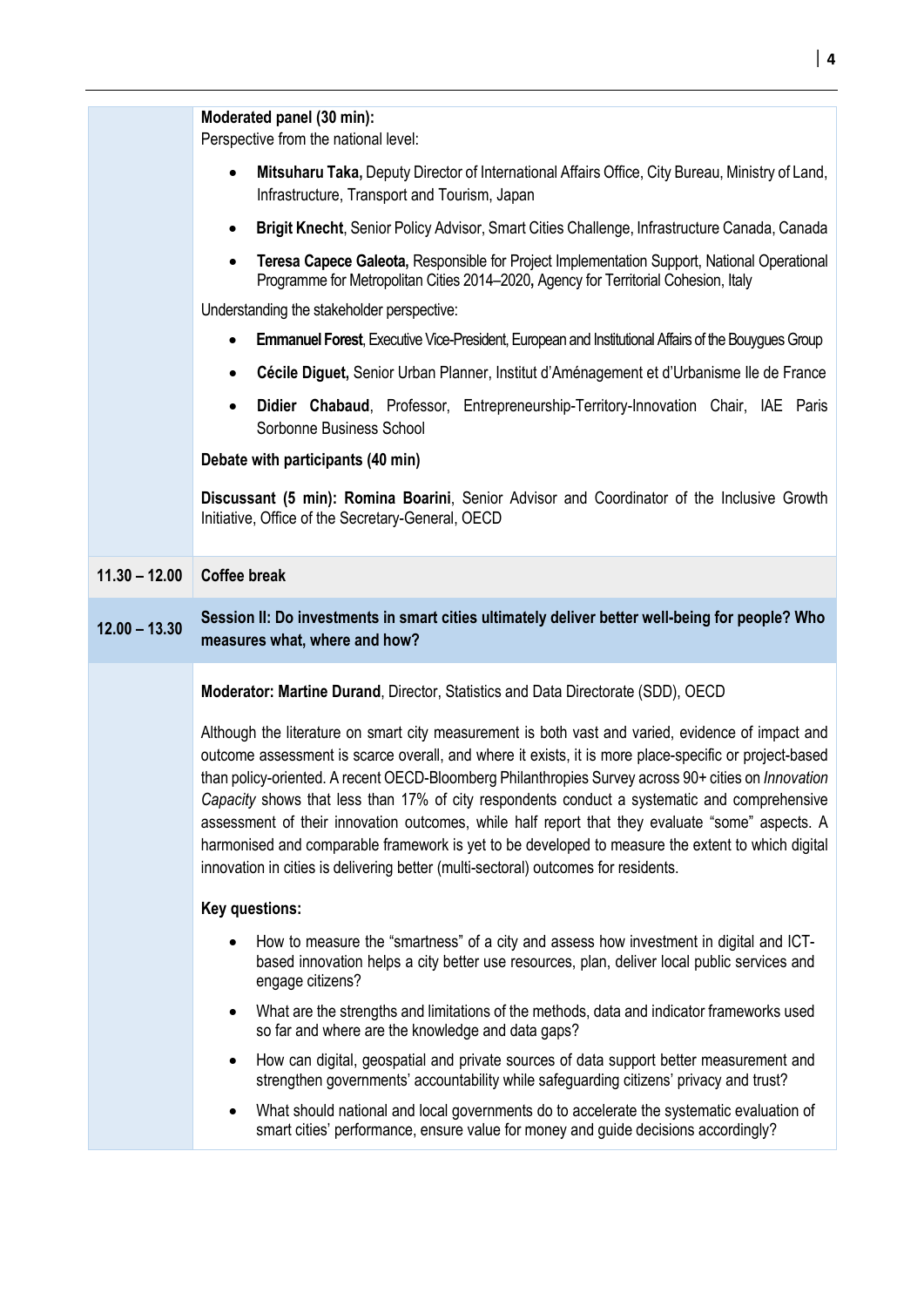|                 | Setting the scene (6-7 min):                                                                                                                                                                                                                                                                                                                                                                                                |
|-----------------|-----------------------------------------------------------------------------------------------------------------------------------------------------------------------------------------------------------------------------------------------------------------------------------------------------------------------------------------------------------------------------------------------------------------------------|
|                 | Suparno Banerjee, Vice President, Nokia<br>$\bullet$                                                                                                                                                                                                                                                                                                                                                                        |
|                 | Spotlight on a city (6-7 min):                                                                                                                                                                                                                                                                                                                                                                                              |
|                 | Jean-François Habeau, Executive Director, Global Fund for Cities Development (Fonds<br>$\bullet$<br>Mondial pour le Développement des Villes-FMDV)                                                                                                                                                                                                                                                                          |
|                 | Moderated panel (20 min):                                                                                                                                                                                                                                                                                                                                                                                                   |
|                 | Junghoon Lee, Professor, Yonsei University, Korea<br>$\bullet$<br>Alice Charles, Lead, Cities, Urban Development & Urban Services, World Economic Forum<br>Federica Bordelot, Policy Advisor, Eurocities<br>٠<br>Christopher Hire, Director Data, 2THINKNOW<br>٠                                                                                                                                                            |
|                 | Debate with participants (50 min)                                                                                                                                                                                                                                                                                                                                                                                           |
|                 | Discussant (5 min): Mary Crass, Head of Institutional Relations and Summit, International<br>Transport Forum (ITF), OECD                                                                                                                                                                                                                                                                                                    |
| $13.30 - 14.30$ | Lunch buffet (Room G. Marshall, Chateau)                                                                                                                                                                                                                                                                                                                                                                                    |
| $14.30 - 16.00$ | Session III: Digital innovation and disruption to city governance: revisiting business models<br>and citizen engagement                                                                                                                                                                                                                                                                                                     |
|                 | Moderator: Joaquim Oliveira Martins, Deputy Director, Centre for Entrepreneurship, SMEs, Regions<br>and Cities (CFE), OECD                                                                                                                                                                                                                                                                                                  |
|                 | Despite its numerous benefits, digital innovation can also disrupt the way cities are governed and<br>financed. Without an integrated, multi-sectoral, and whole of government perspective at national and<br>local levels, digital innovations can upend legal and regulatory frameworks safeguarding affordability<br>objectives, but also consumer protection, taxation, labour contracts and fair competition. They can |
|                 | jeopardise citizen data, privacy and safety, and shake the decision-making powers and modalities in<br>the era of real-time – and often asymmetric – information. And, equally important, they can deepen<br>inequality among digitally marginalised groups unless local governments recognise that tech-driven<br>solutions are as important to the poor as they are to the affluent.                                      |
|                 | Key questions:<br>What incentives and mechanisms can facilitate the transition from sectoral smart city solutions<br>or projects to more integrated and multi-sectoral policies and contracts at the appropriate<br>scale?<br>How can public procurement be conducive to smart cities and inclusive growth now and in                                                                                                       |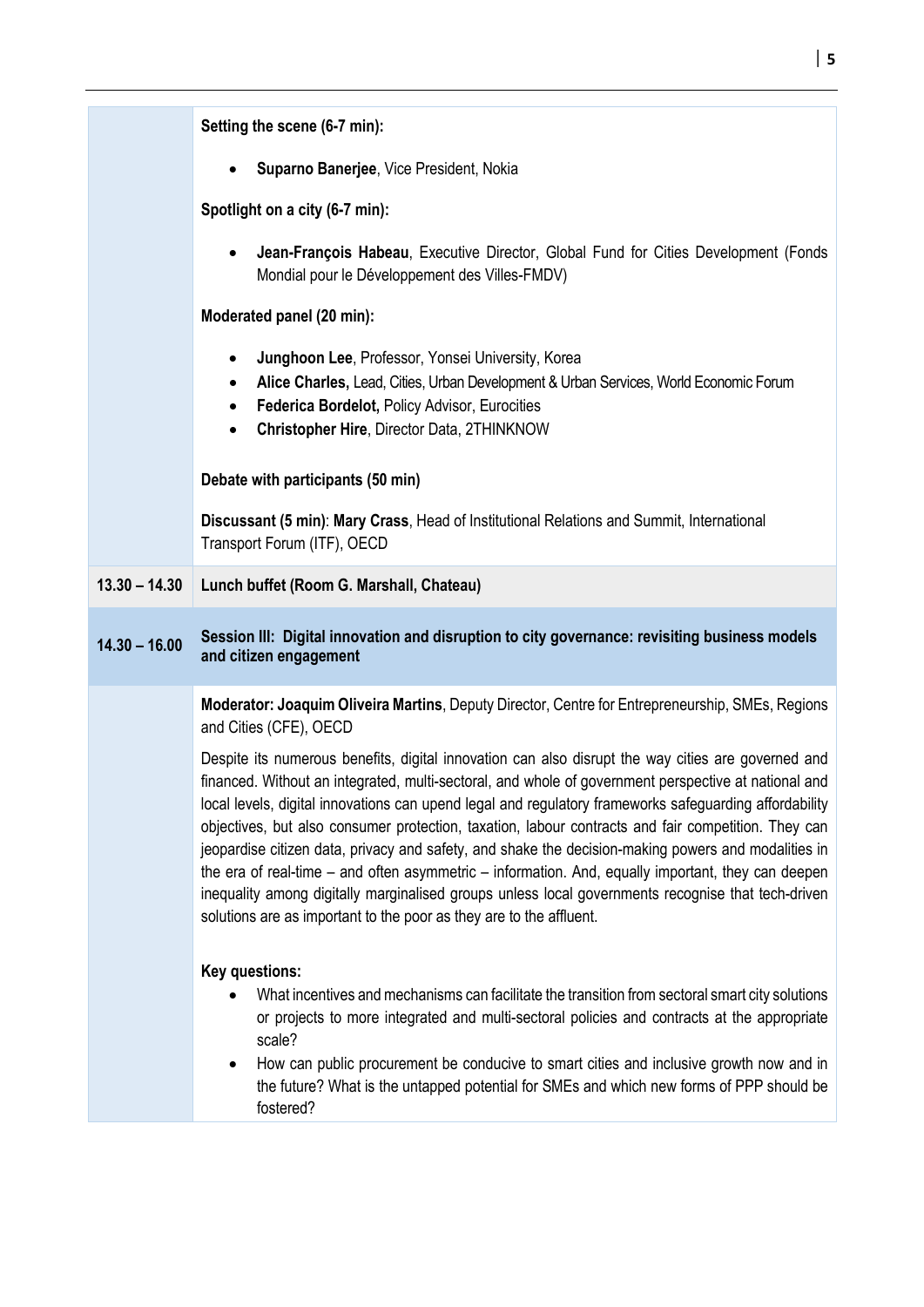|                 | What technical, human, and financial capacity needs to be built within cities of all sizes to<br>$\bullet$<br>seize the potential of smart cities and facilitate greater citizen engagement in policy and<br>decision-making?<br>How to address the dreaded questions of data ownership, privacy, usage and disclosure in a<br>$\bullet$<br>shared responsibility across levels of government, public, private and non-profit sectors? |
|-----------------|----------------------------------------------------------------------------------------------------------------------------------------------------------------------------------------------------------------------------------------------------------------------------------------------------------------------------------------------------------------------------------------------------------------------------------------|
|                 | Setting the scene (6-7 min):                                                                                                                                                                                                                                                                                                                                                                                                           |
|                 | Carine Staropoli, Associate Professor, Paris School of Economics                                                                                                                                                                                                                                                                                                                                                                       |
|                 | Spotlight on the case of Dijon, France (6-7 min):                                                                                                                                                                                                                                                                                                                                                                                      |
|                 | <b>Bruno Hervet, Executive Vice President, Smart &amp; Resourceful Cities, SUEZ Group</b><br>$\bullet$                                                                                                                                                                                                                                                                                                                                 |
|                 | Moderated panel (30 min):                                                                                                                                                                                                                                                                                                                                                                                                              |
|                 | <b>Sanghoon Lee, Managing Director, Korea Agency for Infrastructure Technology</b><br>$\bullet$<br>Advancement                                                                                                                                                                                                                                                                                                                         |
|                 | Mark Hidson, Global Director, ICLEI's Sustainable Procurement Centre<br>$\bullet$                                                                                                                                                                                                                                                                                                                                                      |
|                 | Cristina Garrido, Manager, Smart City Expo World Congress<br>$\bullet$                                                                                                                                                                                                                                                                                                                                                                 |
|                 | Davor Meersman, CEO, Open & Agile Smart Cities<br>$\bullet$                                                                                                                                                                                                                                                                                                                                                                            |
|                 | Didier Bonnet, President, MegaCities-ShortDocs - Films4SustainableWorld<br>$\bullet$                                                                                                                                                                                                                                                                                                                                                   |
|                 | Debate with participants (40 min)                                                                                                                                                                                                                                                                                                                                                                                                      |
|                 | Discussant (5 min): Janos Bertok, Head of Public Sector Integrity Division, Public Governance<br>Directorate (GOV)                                                                                                                                                                                                                                                                                                                     |
| $16.00 - 16.30$ | <b>Coffee break</b>                                                                                                                                                                                                                                                                                                                                                                                                                    |
| $16.30 - 18.00$ | Shaping the way forward: Roadmap for the OECD Programme on Smart Cities and Inclusive<br><b>Growth</b>                                                                                                                                                                                                                                                                                                                                 |
|                 | Moderator: Aziza Akhmouch, Head of the Cities, Urban Policies and Sustainable Development<br>Division, Centre for Entrepreneurship, SMEs, Regions and Cities (CFE), OECD                                                                                                                                                                                                                                                               |
|                 | Taking stock of what exists and what is missing in smart city initiatives across the world, participants<br>will reflect on the outcomes of the day during interactive small group discussions and reconvene to co-<br>define the next steps of the OECD Programme on Smart Cities and Inclusive Growth.                                                                                                                               |
| $18.00 - 18.30$ | <b>Final remarks</b>                                                                                                                                                                                                                                                                                                                                                                                                                   |
| $18.30 - 20.00$ | Cocktail (Room Roger Ockrent, Chateau)                                                                                                                                                                                                                                                                                                                                                                                                 |